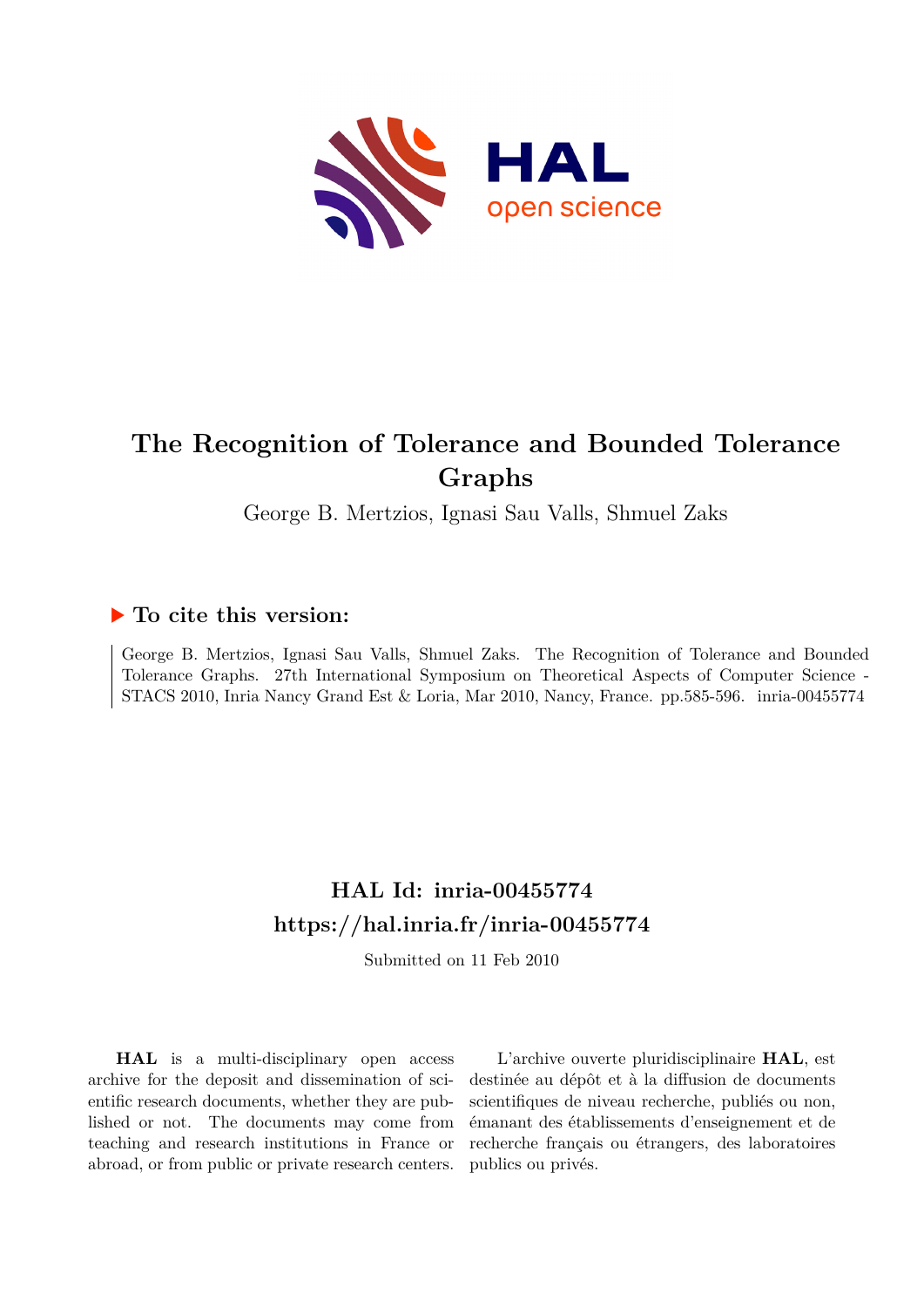# THE RECOGNITION OF TOLERANCE AND BOUNDED TOLERANCE GRAPHS

GEORGE B. MERTZIOS<sup>1</sup> AND IGNASI SAU<sup>2</sup> AND SHMUEL ZAKS<sup>3</sup>

- <sup>1</sup> Department of Computer Science, RWTH Aachen University, Aachen, Germany *E-mail address*: mertzios@cs.rwth-aachen.de
- <sup>2</sup> Department of Computer Science, Technion, Haifa, Israel *E-mail address*: ignasi.sau@gmail.com
- <sup>3</sup> Department of Computer Science, Technion, Haifa, Israel *E-mail address*: zaks@cs.technion.ac.il

Abstract. Tolerance graphs model interval relations in such a way that intervals can tolerate a certain degree of overlap without being in conflict. This subclass of perfect graphs has been extensively studied, due to both its interesting structure and its numerous applications. Several efficient algorithms for optimization problems that are NP-hard on general graphs have been designed for tolerance graphs. In spite of this, the recognition of tolerance graphs – namely, the problem of deciding whether a given graph is a tolerance graph – as well as the recognition of their main subclass of bounded tolerance graphs, have been the most fundamental open problems on this class of graphs (cf. the book on tolerance graphs [14]) since their introduction in 1982 [11]. In this article we prove that both recognition problems are NP-complete, even in the case where the input graph is a trapezoid graph. The presented results are surprising because, on the one hand, most subclasses of perfect graphs admit polynomial recognition algorithms and, on the other hand, bounded tolerance graphs were believed to be efficiently recognizable as they are a natural special case of trapezoid graphs (which can be recognized in polynomial time) and share a very similar structure with them. For our reduction we extend the notion of an *acyclic orientation* of permutation and trapezoid graphs. Our main tool is a new algorithm that uses *vertex splitting* to transform a given trapezoid graph into a permutation graph, while preserving this new acyclic orientation property. This method of vertex splitting is of independent interest; very recently, it has been proved a powerful tool also in the design of efficient recognition algorithms for other classes of graphs [21].

# 1. Introduction

# 1.1. Tolerance graphs and related graph classes

A simple undirected graph  $G = (V, E)$  on *n* vertices is a *tolerance* graph if there exists a collection  $I = \{I_i \mid i = 1, 2, \ldots, n\}$  of closed intervals on the real line and a set

*<sup>1998</sup> ACM Subject Classification:* F.2.2 Computations on discrete structures, G.2.2 Graph algorithms. *Key words and phrases:* Tolerance graphs, bounded tolerance graphs, recognition, vertex splitting, NPcomplete, trapezoid graphs, permutation graphs.



 c G.B. Mertzios, I. Sau, and S. Zaks C<sub>G</sub> Creative Commons Attribution-NoDerivs License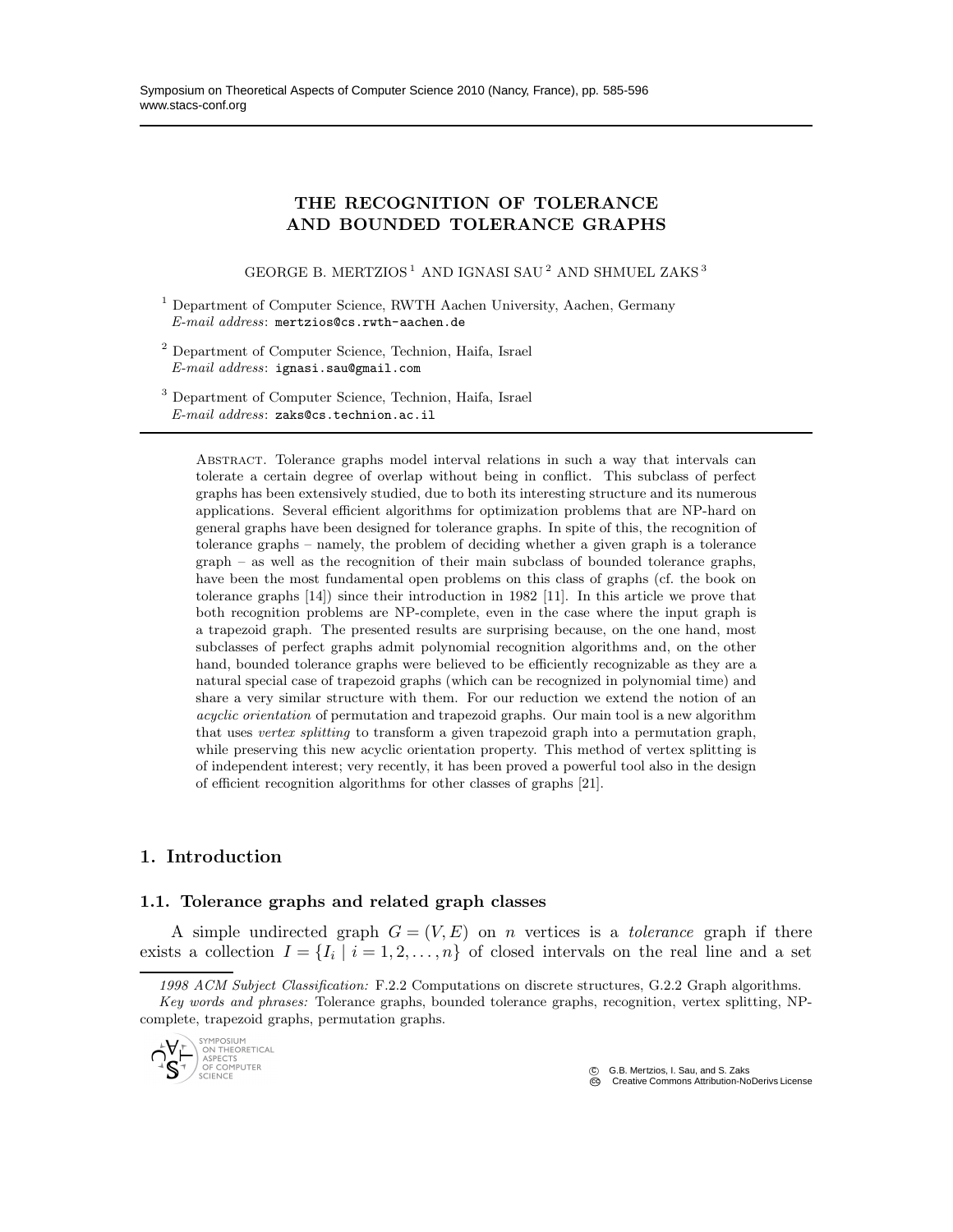$t = \{t_i \mid i = 1, 2, \dots, n\}$  of positive numbers, such that for any two vertices  $v_i, v_j \in V$ ,  $v_i v_j \in E$  if and only if  $|I_i \cap I_j| \ge \min\{t_i, t_j\}$ . The pair  $\langle I, t \rangle$  is called a tolerance representation of G. If G has a tolerance representation  $\langle I, t \rangle$ , such that  $t_i \leq |I_i|$  for every  $i = 1, 2, \ldots, n$ , then G is called a *bounded tolerance* graph and  $\langle I, t \rangle$  a *bounded tolerance* representation of G.

Tolerance graphs were introduced in [11], in order to generalize some of the well known applications of interval graphs. The main motivation was in the context of resource allocation and scheduling problems, in which resources, such as rooms and vehicles, can tolerate sharing among users [14]. If we replace in the definition of tolerance graphs the operator min by the operator max, we obtain the class of max-tolerance graphs. Both tolerance and max-tolerance graphs find in a natural way applications in biology and bioinformatics, as in the comparison of DNA sequences from different organisms or individuals [17], by making use of a software tool like BLAST [1]. Tolerance graphs find numerous other applications in constrained-based temporal reasoning, data transmission through networks to efficiently scheduling aircraft and crews, as well as contributing to genetic analysis and studies of the brain [13,14]. This class of graphs has attracted many research efforts [2,4,8,12–15,18,22,24], as it generalizes in a natural way both interval graphs (when all tolerances are equal) and permutation graphs (when  $t_i = |I_i|$  for every  $i = 1, 2, ..., n$ ) [11]. For a detailed survey on tolerance graphs we refer to [14].

A *comparability* graph is a graph which can be transitively oriented. A *co-comparability* graph is a graph whose complement is a comparability graph. A trapezoid (resp. parallelogram and permutation) graph is the intersection graph of trapezoids (resp. parallelograms and line segments) between two parallel lines  $L_1$  and  $L_2$  [10]. Such a representation with trapezoids (resp. parallelograms and line segments) is called a trapezoid (resp. parallelogram and permutation) representation of this graph. A graph is bounded tolerance if and only if it is a parallelogram graph [2, 19]. Permutation graphs are a strict subset of parallelogram graphs [3]. Furthermore, parallelogram graphs are a strict subset of trapezoid graphs [25], and both are subsets of co-comparability graphs [10, 14]. On the contrary, tolerance graphs are not even co-comparability graphs [10, 14]. Recently, we have presented in [22] a natural intersection model for general tolerance graphs, given by parallelepipeds in the three-dimensional space. This representation generalizes the parallelogram representation of bounded tolerance graphs, and has been used to improve the time complexity of minimum coloring, maximum clique, and weighted independent set algorithms on tolerance graphs [22].

Although tolerance and bounded tolerance graphs have been studied extensively, the recognition problems for both these classes have been the most fundamental open problems since their introduction in 1982  $[5, 10, 14]$ . Therefore, all existing algorithms assume that, along with the input tolerance graph, a tolerance representation of it is given. The only result about the complexity of recognizing tolerance and bounded tolerance graphs is that they have a (non-trivial) polynomial sized tolerance representation, hence the problems of recognizing tolerance and bounded tolerance graphs are in the class NP [15]. Recently, a linear time recognition algorithm for the subclass of *bipartite tolerance* graphs has been presented in [5]. Furthermore, the class of trapezoid graphs (which strictly contains parallelogram, i.e. bounded tolerance, graphs [25]) can be also recognized in polynomial time [20,21,26]. On the other hand, the recognition of max-tolerance graphs is known to be NP-hard [17]. Unfortunately, the structure of max-tolerance graphs differs significantly from that of tolerance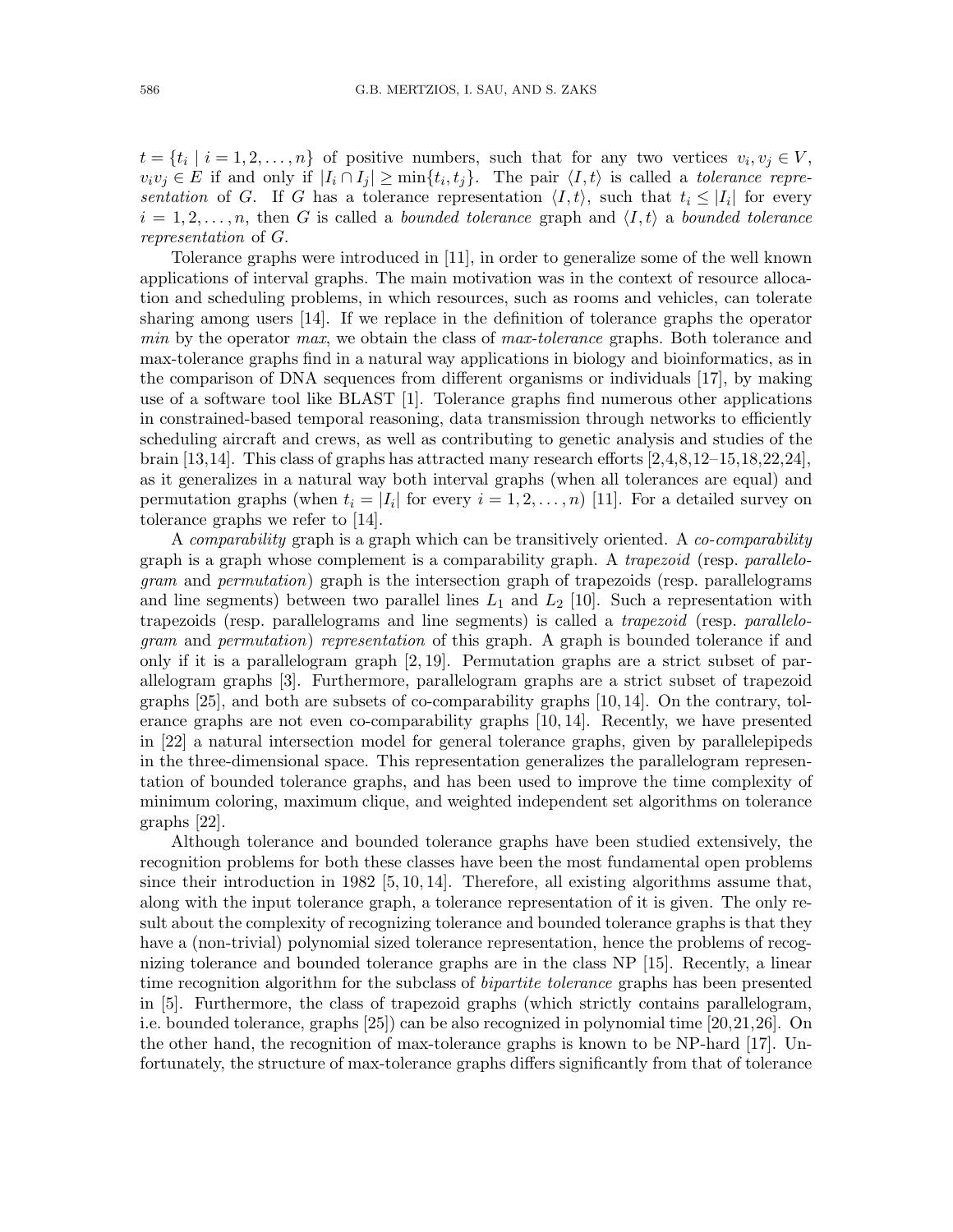graphs (max-tolerance graphs are not even perfect, as they can contain induced  $C_5$ 's [17]), so the technique used in [17] does not carry over to tolerance graphs.

Since very few subclasses of perfect graphs are known to be NP-hard to recognize, it was believed that the recognition of tolerance graphs was in P. Furthermore, as bounded tolerance graphs are equivalent to parallelogram graphs [2, 19], which constitute a natural subclass of trapezoid graphs and have a very similar structure, it was plausible that their recognition was also in P.

### 1.2. Our contribution

In this article, we establish the complexity of recognizing tolerance and bounded tolerance graphs. Namely, we prove that both problems are surprisingly NP-complete, by providing a reduction from the monotone-Not-All-Equal-3-SAT (monotone-NAE-3-SAT) problem. Consider a boolean formula  $\phi$  in conjunctive normal form with three literals in every clause (3-CNF), which is monotone, i.e. no variable is negated. The formula  $\phi$  is called NAE-satisfiable if there exists a truth assignment of the variables of  $\phi$ , such that every clause has at least one true variable and one false variable. Given a monotone 3- CNF formula  $\phi$ , we construct a trapezoid graph  $H_{\phi}$ , which is parallelogram, i.e. bounded tolerance, if and only if  $\phi$  is NAE-satisfiable. Moreover, we prove that the constructed graph  $H_{\phi}$  is tolerance if and only if it is bounded tolerance. Thus, since the recognition of tolerance and of bounded tolerance graphs are in the class NP [15], it follows that these problems are both NP-complete. Actually, our results imply that the recognition problems remain NP-complete even if the given graph is trapezoid, since the constructed graph  $H_{\phi}$ is trapezoid.

For our reduction we extend the notion of an *acyclic orientation* of permutation and trapezoid graphs. Our main tool is a new algorithm that transforms a given trapezoid graph into a permutation graph by *splitting* some specific vertices, while preserving this new acyclic orientation property. One of the main advantages of this algorithm is its robustness, in the sense that the constructed permutation graph does not depend on any particular trapezoid representation of the input graph  $G$ . Moreover, besides its use in the present paper, this approach based on splitting vertices has been recently proved a powerful tool also in the design of efficient recognition algorithms for other classes of graphs [21].

Organization of the paper. We first present in Section 2 several properties of permutation and trapezoid graphs, as well as the algorithm Split-U, which constructs a permutation graph from a trapezoid graph. In Section 3 we present the reduction of the monotone-NAE-3-SAT problem to the recognition of bounded tolerance graphs. In Section 4 we prove that this reduction can be extended to the recognition of general tolerance graphs. Finally, we discuss the presented results and further research directions in Section 5. Some proofs have been omitted due to space limitations; a full version can be found in [23].

# 2. Trapezoid graphs and representations

In this section we first introduce (in Section 2.1) the notion of an acyclic representation of permutation and of trapezoid graphs. This is followed (in Section 2.2) by some structural properties of trapezoid graphs, which will be used in the sequel for the splitting algorithm Split-U. Given a trapezoid graph G and a vertex subset U of G with certain properties, this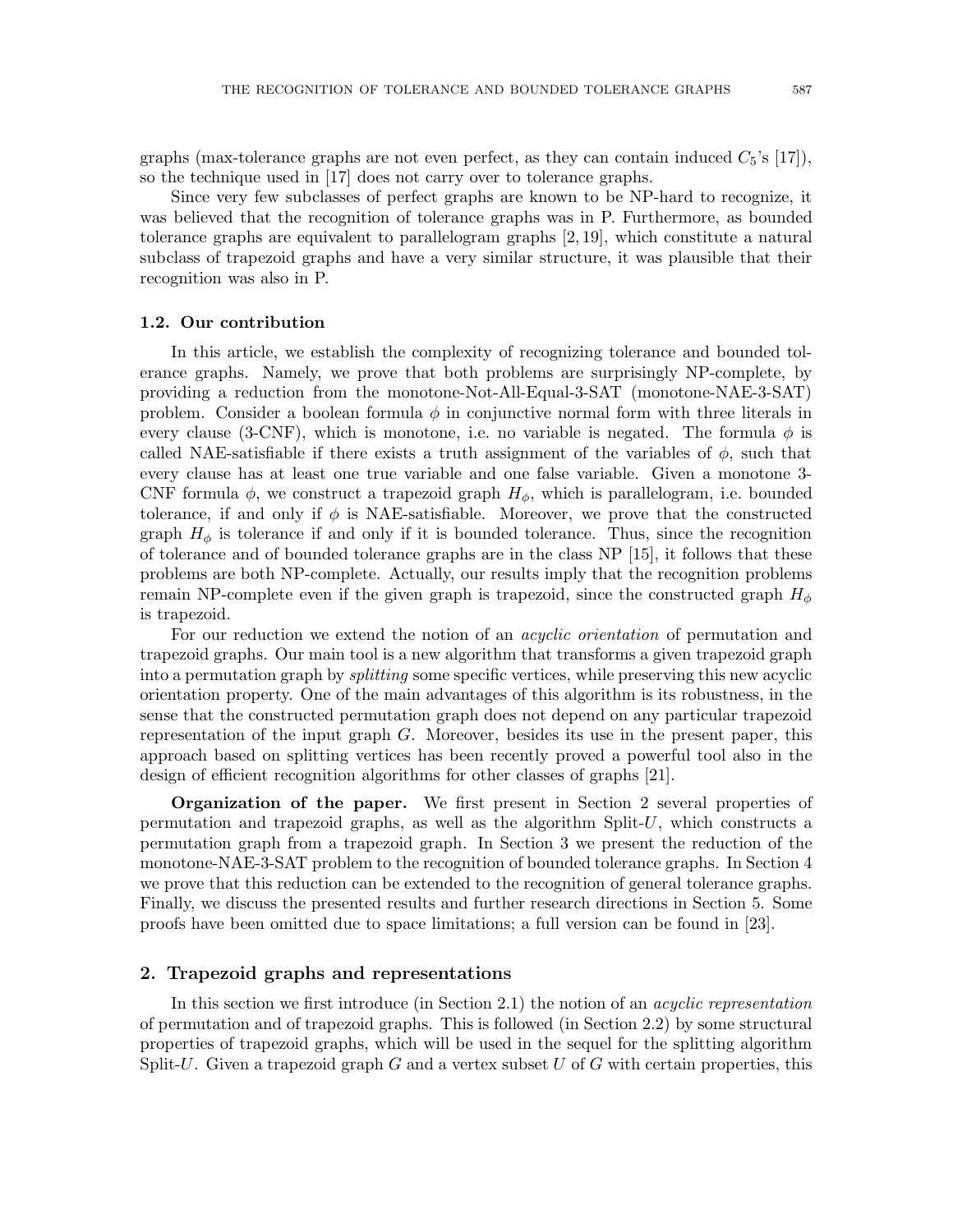algorithm constructs a permutation graph  $G^{\#}(U)$  with 2|U| vertices, which is independent on any particular trapezoid representation of the input graph G.

Notation. We consider in this article simple undirected and directed graphs with no loops or multiple edges. In an undirected graph  $G$ , the edge between vertices u and v is denoted by uv, and in this case u and v are said to be *adjacent* in G. If the graph G is directed, we denote by uv the arc from u to v. Given a graph  $G = (V, E)$  and a subset  $S \subseteq V$ ,  $G[S]$  denotes the induced subgraph of G on the vertices in S, and we use  $E[S]$ to denote  $E(G[S])$ . Whenever we deal with a trapezoid (resp. permutation and bounded tolerance, i.e. parallelogram) graph, we will consider w.l.o.g. a trapezoid (resp. permutation and parallelogram) representation, in which all endpoints of the trapezoids (resp. line segments and parallelograms) are distinct [9, 14, 16]. Given a permutation graph  $P$  along with a permutation representation  $R$ , we may not distinguish in the following between a vertex of  $P$  and the corresponding line segment in  $R$ , whenever it is clear from the context. Furthermore, with a slight abuse of notation, we will refer to the line segments of a permutation representation just as lines.

#### 2.1. Acyclic permutation and trapezoid representations

Let  $P = (V, E)$  be a permutation graph and R be a permutation representation of P. For a vertex  $u \in V$ , denote by  $\theta_R(u)$  the angle of the line of u with  $L_2$  in R. The class of permutation graphs is the intersection of comparability and co-comparability graphs [10]. Thus, given a permutation representation R of P, we can define two partial orders  $(V, \leq_R)$ and  $(V,\ll_R)$  on the vertices of P [10]. Namely, for two vertices u and v of G,  $u \lt_R v$  if and only if  $uv \in E$  and  $\theta_R(u) < \theta_R(v)$ , while  $u \ll_R v$  if and only if  $uv \notin E$  and u lies to the left of v in R. The partial order  $(V, \leq_R)$  implies a transitive orientation  $\Phi_R$  of P, such that  $uv \in \Phi_R$  whenever  $u \leq_R v$ .

Let  $G = (V, E)$  be a trapezoid graph, and R be a trapezoid representation of G, where for any vertex  $u \in V$ , the trapezoid corresponding to u in R is denoted by  $T_u$ . Since trapezoid graphs are also co-comparability graphs [10], we can similarly define the partial order  $(V, \ll_R)$  on the vertices of G, such that  $u \ll_R v$  if and only if  $uv \notin E$  and  $T_u$  lies completely to the left of  $T_v$  in R. In this case, we may denote also  $T_u \ll_R T_v$ .

In a given trapezoid representation R of a trapezoid graph G, we denote by  $l(T_u)$ and  $r(T_u)$  the left and the right line of  $T_u$  in R, respectively. Similarly to the case of permutation graphs, we use the relation  $\ll_R$  for the lines  $l(T_u)$  and  $r(T_u)$ , e.g.  $l(T_u) \ll_R r(T_v)$ means that the line  $l(T_u)$  lies to the left of the line  $r(T_v)$  in R. Moreover, if the trapezoids of all vertices of a subset  $S \subseteq V$  lie completely to the left (resp. right) of the trapezoid  $T_u$ in R, we write  $R(S) \ll_R T_u$  (resp.  $T_u \ll_R R(S)$ ). Note that there are several trapezoid representations of a particular trapezoid graph  $G$ . Given one such representation  $R$ , we can obtain another one R' by vertical axis flipping of R, i.e. R' is the mirror image of R along an imaginary line perpendicular to  $L_1$  and  $L_2$ . Moreover, we can obtain another representation  $R''$  of G by *horizontal axis flipping* of R, i.e.  $R''$  is the mirror image of R along an imaginary line parallel to  $L_1$  and  $L_2$ . We will extensively use these two operations throughout the article.

**Definition 2.1.** Let P be a permutation graph with  $2n$  vertices  $\{u_1^1, u_1^2, u_2^1, u_2^2, \ldots, u_n^1, u_n^2\}$ . Let R be a permutation representation and  $\Phi_R$  be the corresponding transitive orientation of P. The simple directed graph  $F_R$  is obtained by merging  $u_i^1$  and  $u_i^2$  into a single vertex  $u_i$ ,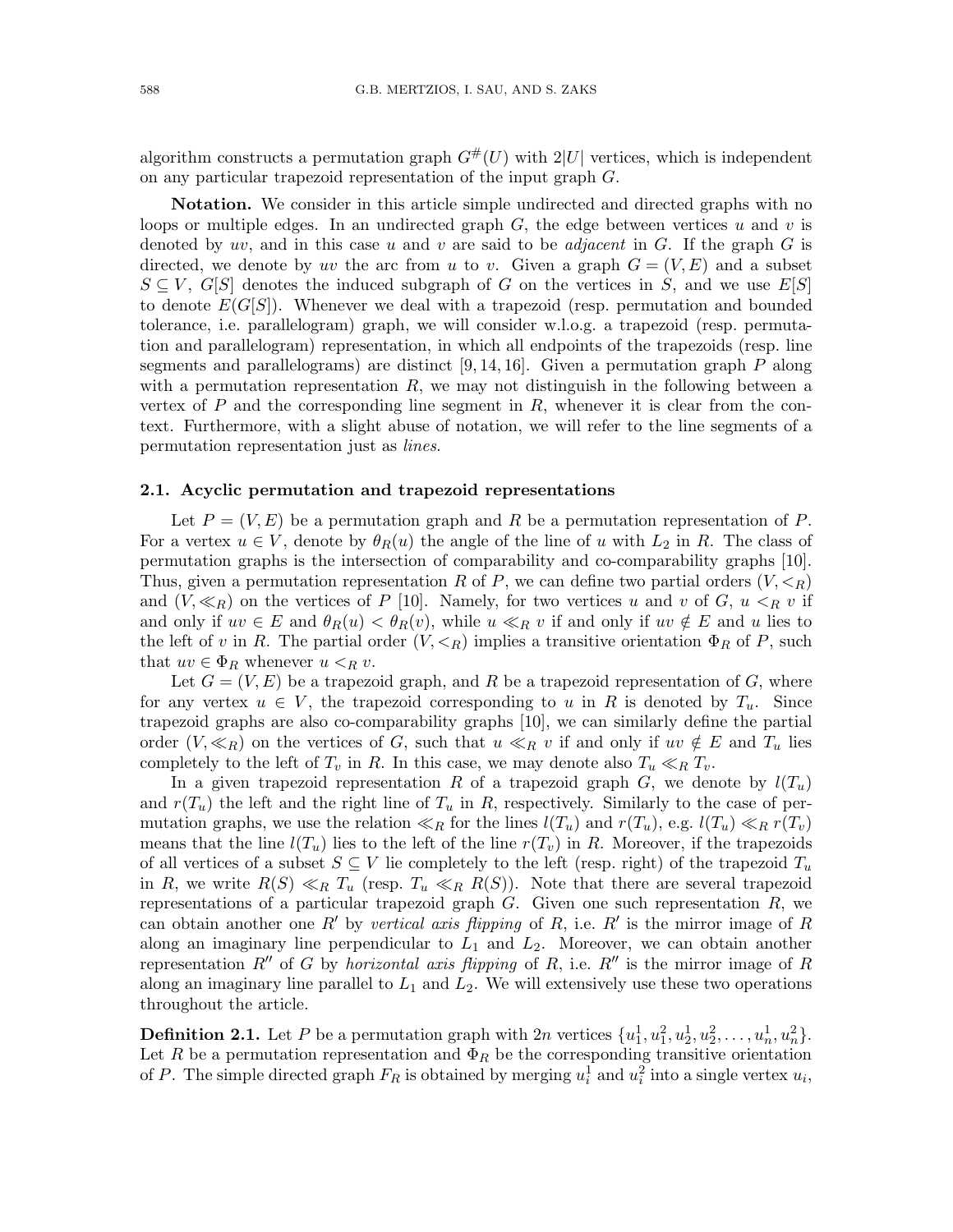for every  $i = 1, 2, \ldots, n$ , where the arc directions of  $F_R$  are implied by the corresponding directions in  $\Phi_R$ . Then,

- (1) R is an acyclic permutation representation with respect to  $\{u_i^1, u_i^2\}_{i=1}^n$ , if  $F_R$  has no directed cycle,
- (2) P is an acyclic permutation graph with respect to  $\{u_i^1, u_i^2\}_{i=1}^n$ , if P has an acyclic representation R with respect to  $\{u_i^1, u_i^2\}_{i=1}^n$ .

**Definition 2.2.** Let G be a trapezoid graph with n vertices and R be a trapezoid representation of G. Let P be the permutation graph with  $2n$  vertices corresponding to the left and right lines of the trapezoids in R,  $R_P$  be the permutation representation of P induced by R, and  $\{u_i^1, u_i^2\}$  be the vertices of P that correspond to the same vertex  $u_i$  of  $G, i = 1, 2, \ldots, n$ . Then,

- (1) R is an *acyclic trapezoid representation*, if  $R_P$  is an acyclic permutation representation with respect to  $\{u_i^1, u_i^2\}_{i=1}^n$ ,
- (2) G is an acyclic trapezoid graph, if it has an acyclic representation R.

The following lemma follows easily from Definitions 2.1 and 2.2.

Lemma 2.3. Any parallelogram graph is an acyclic trapezoid graph.

# 2.2. Structural properties of trapezoid graphs

In the following, we state some definitions concerning an arbitrary simple undirected graph  $G = (V, E)$ , which are useful for our analysis. Although these definitions apply to any graph, we will use them only for trapezoid graphs. Similar definitions, for the restricted case where the graph G is connected, were studied in [6]. For  $u \in V$  and  $U \subseteq V$ ,  $N(u) =$  $\{v \in V \mid uv \in E\}$  is the set of adjacent vertices of u in G,  $N[u] = N(u) \cup \{u\}$ , and  $N(U) = \bigcup_{u \in U} N(u) \setminus U$ . If  $N(U) \subseteq N(W)$  for two vertex subsets U and W, then U is said to be *neighborhood dominated* by  $W$ . Clearly, the relationship of neighborhood domination is transitive.

Let  $C_1, C_2, \ldots, C_{\omega}, \omega \geq 1$ , be the connected components of  $G \setminus N[u]$  and  $V_i = V(C_i)$ ,  $i = 1, 2, \ldots, \omega$ . For simplicity of the presentation, we will identify in the sequel the component  $C_i$  and its vertex set  $V_i$ ,  $i = 1, 2, \ldots, \omega$ . For  $i = 1, 2, \ldots, \omega$ , the neighborhood domination *closure* of  $V_i$  with respect to u is the set  $D_u(V_i) = \{V_p \mid N(V_p) \subseteq N(V_i), p = 1, 2, \ldots, \omega\}$  of connected components of  $G \setminus N[u]$ . A component  $V_i$  is called a master component of u if  $|D_u(V_i)| \geq |D_u(V_i)|$  for all  $j = 1, 2, \ldots, \omega$ . The *closure complement* of the neighborhood domination closure  $D_u(V_i)$  is the set  $D_u^*(V_i) = \{V_1, V_2, \ldots, V_\omega\} \setminus D_u(V_i)$ . Finally, for a subset  $S \subseteq \{V_1, V_2, \ldots, V_\omega\}$ , a component  $V_j \in S$  is called maximal if there is no component  $V_k \in S$  such that  $N(V_i) \subsetneq N(V_k)$ .

For example, consider the trapezoid graph G with vertex set  $\{u, u_1, u_2, u_3, v_1, v_2, v_3, v_4\}$ , which is given by the trapezoid representation  $R$  of Figure 1. The connected components of  $G \setminus N[u] = \{v_1, v_2, v_3, v_4\}$  are  $V_1 = \{v_1\}, V_2 = \{v_2\}, V_3 = \{v_3\}, \text{ and } V_4 = \{v_4\}.$ Then,  $N(V_1) = \{u_1\}$ ,  $N(V_2) = \{u_1, u_3\}$ ,  $N(V_3) = \{u_2, u_3\}$ , and  $N(V_4) = \{u_3\}$ . Hence,  $D_u(V_1) = \{V_1\}, D_u(V_2) = \{V_1, V_2, V_4\}, D_u(V_3) = \{V_3, V_4\}, \text{ and } D_u(V_4) = \{V_4\}; \text{ thus, } V_2$ is the only master component of u. Furthermore,  $D_u^*(V_1) = \{V_2, V_3, V_4\}, D_u^*(V_2) = \{V_3\},\$  $D_u^*(V_3) = \{V_1, V_2\}$ , and  $D_u^*(V_4) = \{V_1, V_2, V_3\}$ .

<sup>\*</sup>To simplify the presentation, we use throughout the paper  $\{u_i^1, u_i^2\}_{i=1}^n$  to denote the set of n unordered  ${\rm pairs}\,\, \{u_1^1,\overline{u_1^2}\}, \{u_2^1,\overline{u_2^2}\}, \dots, \{u_n^1,u_n^2\}.$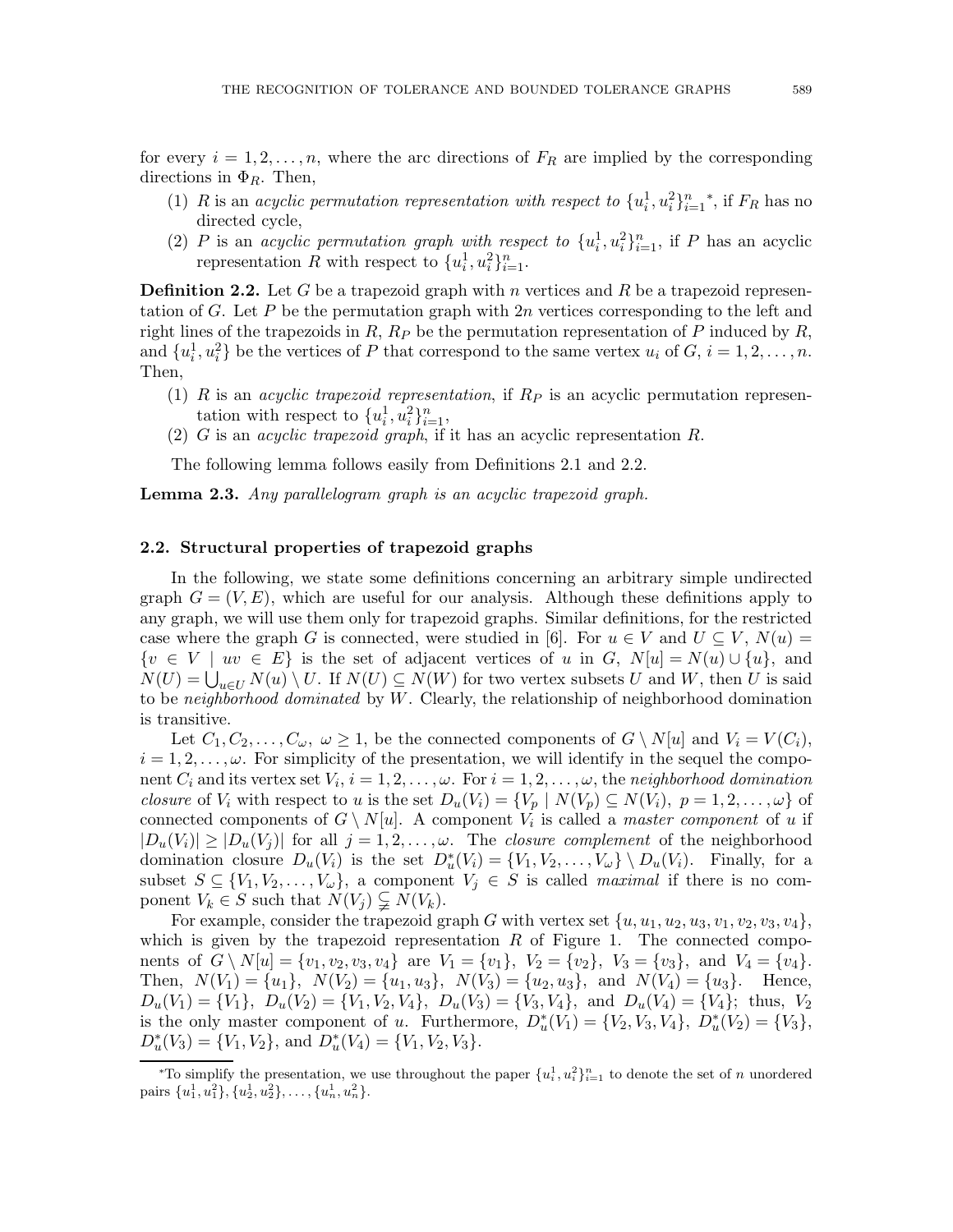

Figure 1: A trapezoid representation R of a trapezoid graph  $G$ .

**Lemma 2.4.** Let G be a simple graph, u be a vertex of G, and let  $V_1, V_2, \ldots, V_\omega, \ \omega \geq 1$ , be the connected components of  $G \setminus N[u]$ . If  $V_i$  is a master component of u, such that  $D^*_{u}(V_i) \neq \emptyset$ , then  $D^*_{u}(V_j) \neq \emptyset$  for every component  $V_j$  of  $G \setminus N[u]$ .

In the following we investigate several properties of trapezoid graphs, in order to derive the vertex-splitting algorithm Split- $U$  in Section 2.3.

Remark 2.5. Similar properties of trapezoid graphs have been studied in [6], leading to another vertex-splitting algorithm, called Split-All. However, the algorithm proposed in [6] is incorrect, since it is based on an incorrect property† , as was also verified by [7]. In the sequel of this section, we present new definitions and properties. In the cases where a similarity arises with those of [6], we refer to it specifically.

**Lemma 2.6.** Let R be a trapezoid representation of a trapezoid graph  $G$ , and  $V_i$  be a master component of a vertex u of G, such that  $R(V_i) \ll_R T_u$ . Then,  $T_u \ll_R R(V_i)$  for every component  $V_j \in D^*_u(V_i)$ .

**Definition 2.7.** Let G be a trapezoid graph, u be a vertex of G, and  $V_i$  be an arbitrarily chosen master component of u. Then,  $\delta_u = V_i$  and

- (1) if  $D^*_{u}(V_i) = \emptyset$ , then  $\delta^*_{u} = \emptyset$ .
- (2) if  $D^*_u(V_i) \neq \emptyset$ , then  $\delta^*_u = V_j$ , for an arbitrarily chosen maximal component  $V_j \in$  $D_u^*(V_i)$ .

Actually, as we will show in Lemma 2.10, the arbitrary choice of the components  $V_i$ and  $V_j$  in Definition 2.7 does not affect essentially the structural properties of G that we will investigate in the sequel. From now on, whenever we speak about  $\delta_u$  and  $\delta_u^*$ , we assume that these arbitrary choices of  $V_i$  and  $V_j$  have been already made.

**Definition 2.8.** Let G be a trapezoid graph and u be a vertex of G. The vertices of  $N(u)$ are partitioned into four possibly empty sets:

- (1)  $N_0(u)$ : vertices not adjacent to either  $\delta_u$  or  $\delta_u^*$ .
- (2)  $N_1(u)$ : vertices adjacent to  $\delta_u$  but not to  $\delta_u^*$ .
- (3)  $N_2(u)$ : vertices adjacent to  $\delta_u^*$  but not to  $\delta_u$ .
- (4)  $N_{12}(u)$ : vertices adjacent to both  $\delta_u$  and  $\delta_u^*$ .

<sup>&</sup>lt;sup>†</sup>In Observation 3.1(5) of [6], it is claimed that for an arbitrary trapezoid representation R of a connected trapezoid graph G, where  $V_i$  is a master component of u such that  $D_u^*(V_i) \neq \emptyset$  and  $R(V_i) \ll_R T_u$ , it holds  $R(D_u(V_i)) \ll_R T_u \ll_R R(D_u^*(V_i))$ . However, the first part of the latter inequality is not true. For instance, in the trapezoid graph G of Figure 1,  $V_2 = \{v_2\}$  is a master component of u, where  $D_u^*(V_2) = \{V_3\} = \{\{v_3\}\}\neq \emptyset$ and  $R(V_2) \ll_R T_u$ . However,  $V_4 = \{v_4\} \in D_u(V_2)$  and  $T_u \ll_R T_{v_4}$ , and thus,  $R(D_u(V_2)) \not\ll_R T_u$ .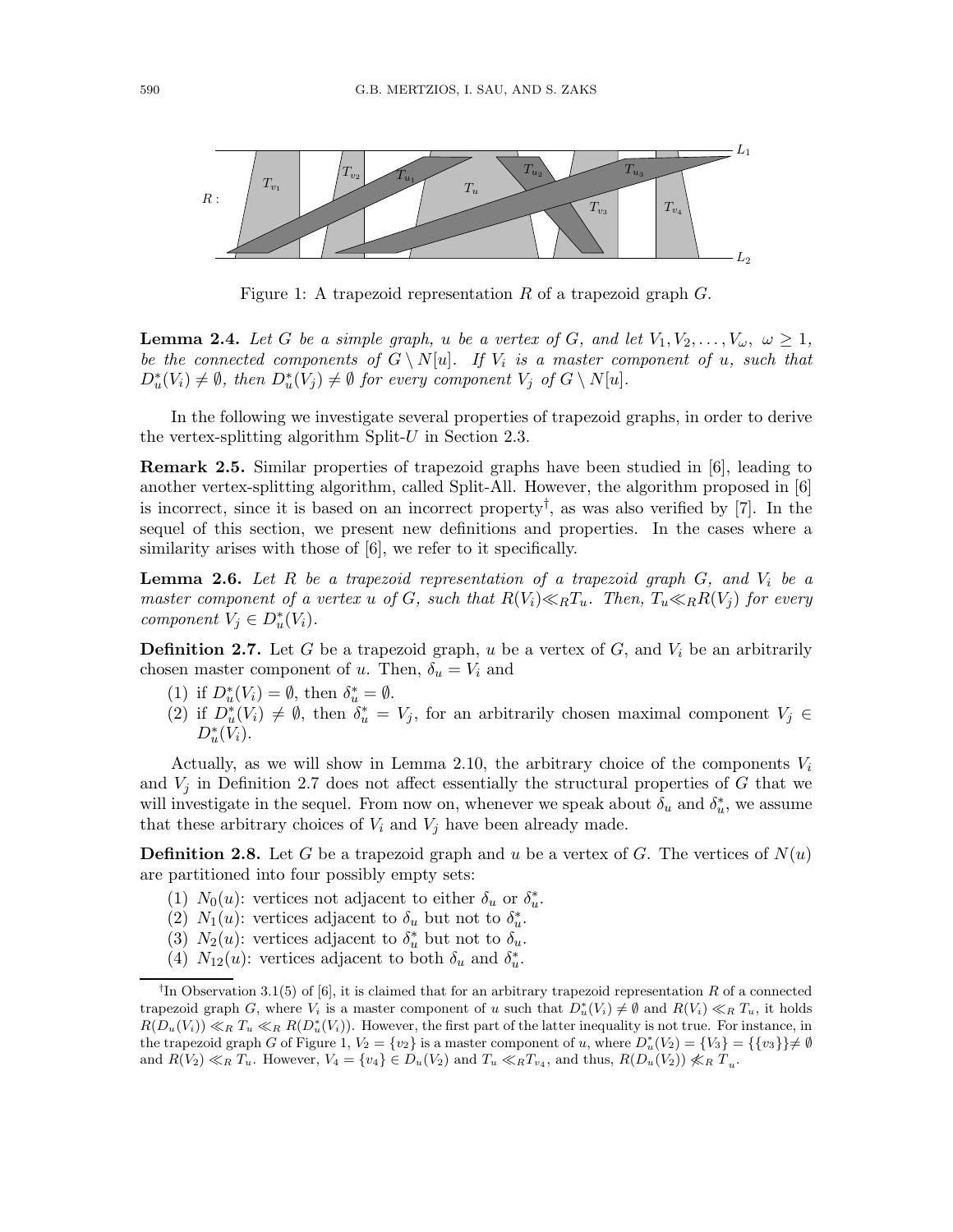In the following definition we partition the neighbors of a vertex of a trapezoid graph  $G$ into four possibly empty sets. Note that these sets depend on a given trapezoid representation R of G, in contrast to the four sets of Definition 2.8 that depend only on the graph  $G$ itself.

**Definition 2.9.** Let G be a trapezoid graph, R be a representation of G, and  $u$  be a vertex of G. Denote by  $D_1(u, R)$  and  $D_2(u, R)$  the sets of trapezoids of R that lie completely to the left and to the right of  $T_u$  in R, respectively. Then, the vertices of  $N(u)$  are partitioned into four possibly empty sets:

- (1)  $N_0(u, R)$ : vertices not adjacent to either  $D_1(u, R)$  or  $D_2(u, R)$ .
- (2)  $N_1(u, R)$ : vertices adjacent to  $D_1(u, R)$  but not to  $D_2(u, R)$ .
- (3)  $N_2(u, R)$ : vertices adjacent to  $D_2(u, R)$  but not to  $D_1(u, R)$ .
- (4)  $N_{12}(u, R)$ : vertices adjacent to both  $D_1(u, R)$  and  $D_2(u, R)$ .

Suppose now that  $\delta_u^* \neq \emptyset$ , and let  $V_i$  be the master component of u that corresponds to  $\delta_u$ , cf. Definition 2.7. Then, given any trapezoid representation R of G, we may assume w.l.o.g. that  $R(V_i) \ll_R T_u$ , by possibly performing a vertical axis flipping of R. The following lemma connects Definitions 2.8 and 2.9; in particular, it states that, if  $R(V_i) \ll_R T_u$ , then the partitions of the set  $N(u)$  defined in these definitions coincide. This lemma will enable us to use in the vertex splitting (cf. Definition 2.11) the partition of the set  $N(u)$  defined in Definition 2.8, independently of any trapezoid representation  $R$  of  $G$ , and regardless of any particular connected components  $V_i$  and  $V_j$  of  $G \setminus N[u]$ .

**Lemma 2.10.** Let G be a trapezoid graph, R be a representation of G, and u be a vertex of G with  $\delta_u^* \neq \emptyset$ . Let  $V_i$  be the master component of u that corresponds to  $\delta_u$ . If  $R(V_i) \ll_R T_u$ , then  $N_X(u) = N_X(u, R)$  for every  $X \in \{0, 1, 2, 12\}.$ 

#### 2.3. A splitting algorithm

We define now the splitting of a vertex u of a trapezoid graph G, where  $\delta_u^* \neq \emptyset$ . Note that this splitting operation does not depend on any trapezoid representation of G. Intuitively, if the graph G was given along with a specific trapezoid representation  $R$ , this would have meant that we replace the trapezoid  $T_u$  in R by its two lines  $l(T_u)$  and  $r(T_u)$ .

**Definition 2.11.** Let G be a trapezoid graph and u be a vertex of G, where  $\delta_u^* \neq \emptyset$ . The graph  $G^{\#}(u)$  obtained by the vertex splitting of u is defined as follows:

- (1)  $V(G^{\#}(u)) = V(G) \setminus \{u\} \cup \{u_1, u_2\}$ , where  $u_1$  and  $u_2$  are the two new vertices.
- (2)  $E(G^{\#}(u)) = E[V(G) \setminus \{u\}] \cup \{u_1x \mid x \in N_1(u)\} \cup \{u_2x \mid x \in N_2(u)\} \cup \{u_1x, u_2x \mid x \in N_2(u)\}$  $N_{12}(u)$ .

The vertices  $u_1$  and  $u_2$  are the *derivatives* of vertex  $u$ .

We state now the notion of a standard trapezoid representation with respect to a particular vertex.

**Definition 2.12.** Let G be a trapezoid graph and u be a vertex of G, where  $\delta_u^* \neq \emptyset$ . A trapezoid representation R of G is *standard with respect to u*, if the following properties are satisfied:

- (1)  $l(T_u) \ll_R R(N_0(u) \cup N_2(u))$ .
- (2)  $R(N_0(u) \cup N_1(u)) \ll_R r(T_u)$ .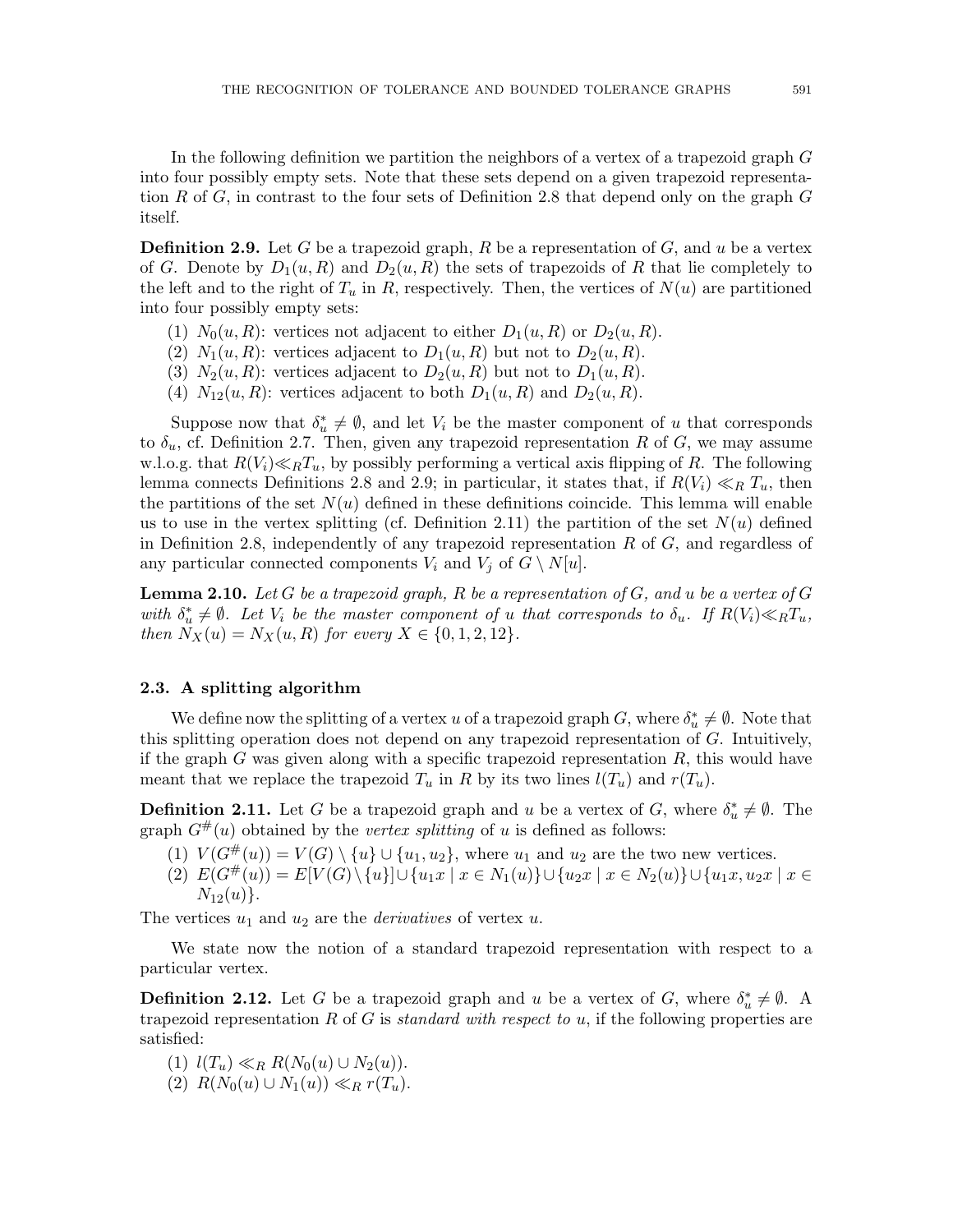# Algorithm 1 Split-U

**Input:** A trapezoid graph G and a vertex subset  $U = \{u_1, u_2, \ldots, u_k\}$ , such that  $\delta_{u_i}^* \neq \emptyset$ for all  $i = 1, 2, \ldots, k$ **Output:** The permutation graph  $G^{\#}(U)$  $\overline{U} \leftarrow V(G) \setminus U; H_0 \leftarrow G$ for  $i = 1$  to  $k$  do  $H_i \leftarrow H_{i-}^{\#}$  $\mathcal{F}_{i-1}(u_i)$  { $H_i$  is obtained by the vertex splitting of  $u_i$  in  $H_{i-1}$ }  $G^{\#}(U) \leftarrow H_k[V(H_k) \setminus \overline{U}]$  {remove from  $H_k$  all unsplitted vertices} return  $G^{\#}(U)$ 

Now, given a trapezoid graph G and a vertex subset  $U = \{u_1, u_2, \ldots, u_k\}$ , such that  $\delta_{u_i}^* \neq \emptyset$  for every  $i = 1, 2, ..., k$ , Algorithm Split-U returns a graph  $G^{\#}(U)$  by splitting every vertex of  $U$  exactly once. At every step, Algorithm Split- $U$  splits a vertex of  $U$ , and finally, it removes all vertices of the set  $V(G) \setminus U$ , which have not been split.

Remark 2.13. As mentioned in Remark 2.5, a similar algorithm, called Split-All, was presented in [6]. We would like to emphasize here the following four differences between the two algorithms. First, that Split-All gets as input a sibling-free graph  $G$  (two vertices  $u, v$ of a graph G are called *siblings*, if  $N[u] = N[v]$ ; G is called *sibling-free* if G has no pair of sibling vertices), while our Algorithm Split- $U$  gets as an input any graph (though, we will use it only for trapezoid graphs), which may contain also pairs of sibling vertices. Second, Split-All splits all the vertices of the input graph, while Split-U splits only a subset of them, which satisfy a special property. Third, the order of vertices that are split by Split-All depends on a certain property (inclusion-minimal neighbor set), while Split-U splits the vertices in an arbitrary order. Last, the main difference between these two algorithms is that they perform a different vertex splitting operation at every step, since Definitions 2.7 and 2.8 do not comply with the corresponding Definitions 4.1 and 4.2 of [6].

**Theorem 2.14.** Let G be a trapezoid graph and  $U = \{u_1, u_2, \ldots, u_k\}$  be a vertex subset of G, such that  $\delta_{u_i}^* \neq \emptyset$  for every  $i = 1, 2, ..., k$ . Then, the graph  $G^{\#}(U)$  obtained by Algorithm Split-U, is a permutation graph with 2k vertices. Furthermore, if G is acyclic, then  $G^{\#}(U)$  is acyclic with respect to  $\{u_i^1, u_i^2\}_{i=1}^k$ , where  $u_i^1$  and  $u_i^2$  are the derivatives of  $u_i$ ,  $i = 1, 2, \ldots, k.$ 

# 3. The recognition of bounded tolerance graphs

In this section we provide a reduction from the monotone-Not-All-Equal-3-SAT (monotone-NAE-3-SAT) problem to the problem of recognizing whether a given graph is a bounded tolerance graph. The problem of deciding whether a given monotone 3-CNF formula  $\phi$  is NAE-satisfiable is known to be NP-complete. We can assume w.l.o.g. that each clause has three distinct literals, i.e. variables. Given a monotone 3-CNF formula  $\phi$ , we construct in polynomial time a trapezoid graph  $H_{\phi}$ , such that  $H_{\phi}$  is a bounded tolerance graph if and only if  $\phi$  is NAE-satisfiable. To this end, we construct first a permutation graph  $P_{\phi}$  and a trapezoid graph  $G_{\phi}$ .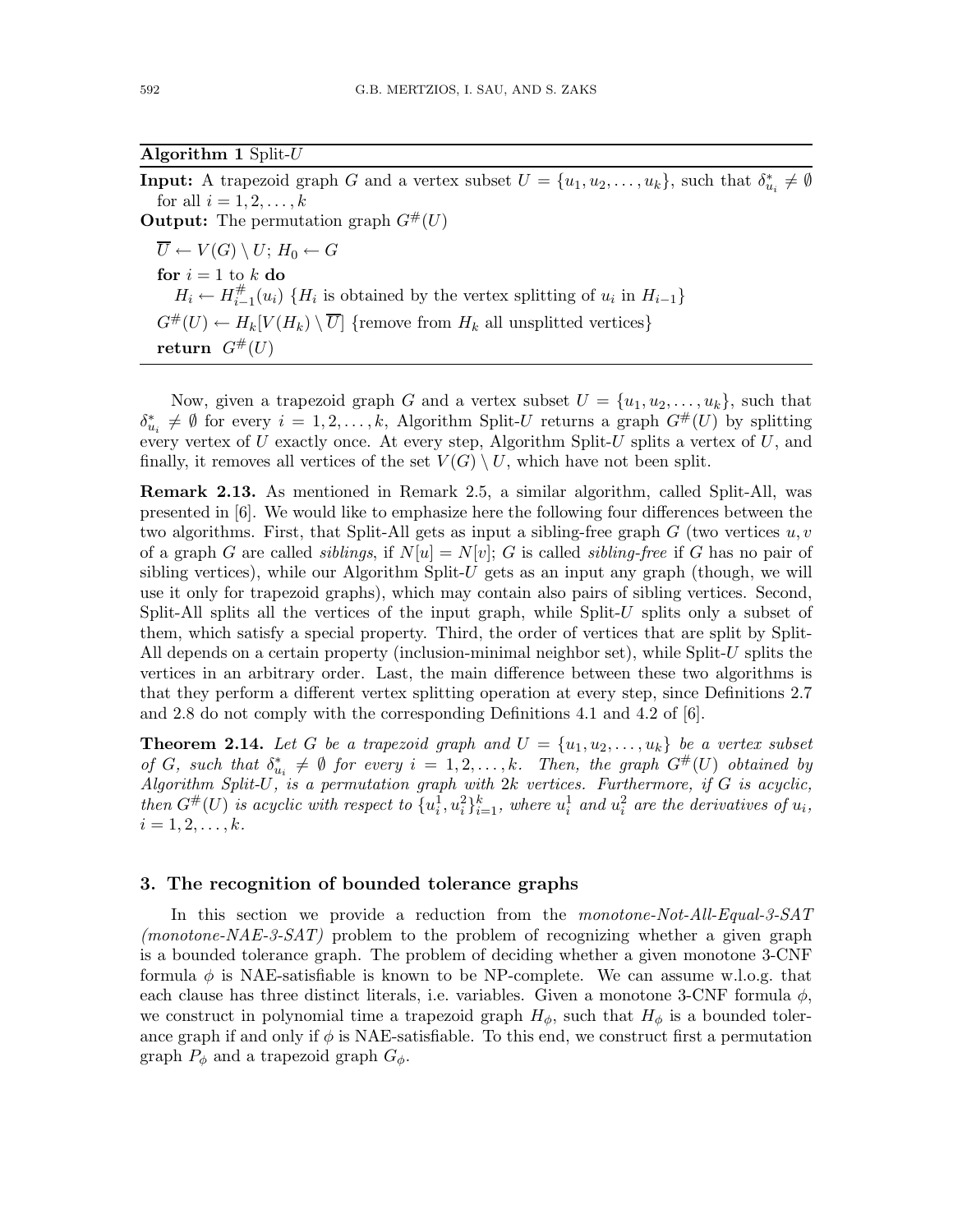## 3.1. The permutation graph  $P_{\phi}$

Consider a monotone 3-CNF formula  $\phi = \alpha_1 \wedge \alpha_2 \wedge \ldots \wedge \alpha_k$  with k clauses and n boolean variables  $x_1, x_2, \ldots, x_n$ , such that  $\alpha_i = (x_{r_{i,1}} \vee x_{r_{i,2}} \vee x_{r_{i,3}})$  for  $i = 1, 2, \ldots, k$ , where  $1 \leq r_{i,1} < r_{i,2} < r_{i,3} \leq n$ . We construct the permutation graph  $P_{\phi}$ , along with a permutation representation  $R_P$  of  $P_\phi$ , as follows. Let  $L_1$  and  $L_2$  be two parallel lines and let  $\theta(\ell)$ denote the angle of the line  $\ell$  with  $L_2$  in  $R_P$ . For every clause  $\alpha_i$ ,  $i = 1, 2, \ldots, k$ , we correspond to each of the literals, i.e. variables,  $x_{r_{i,1}}, x_{r_{i,2}},$  and  $x_{r_{i,3}}$  a pair of intersecting lines with endpoints on  $L_1$  and  $L_2$ . Namely, we correspond to the variable  $x_{r_{i,1}}$  the pair  $\{a_i, c_i\}$ , to  $x_{r_{i,2}}$  the pair  $\{e_i, b_i\}$  and to  $x_{r_{i,3}}$  the pair  $\{d_i, f_i\}$ , respectively, such that  $\theta(a_i) > \theta(c_i)$ ,  $\theta(e_i) > \theta(b_i), \ \theta(d_i) > \theta(f_i),$  and such that the lines  $a_i, c_i$  lie completely to the left of  $e_i, b_i$ in  $R_P$ , and  $e_i, b_i$  lie completely to the left of  $d_i, f_i$  in  $R_P$ , as it is illustrated in Figure 2. Denote the lines that correspond to the variable  $x_{r_{i,j}}$ ,  $j = 1, 2, 3$ , by  $\ell_{i,j}^1$  and  $\ell_{i,j}^2$ , respectively, such that  $\theta(\ell_{i,j}^1) > \theta(\ell_{i,j}^2)$ . That is,  $(\ell_{i,1}^1, \ell_{i,1}^2) = (a_i, c_i), (\ell_{i,2}^1, \ell_{i,2}^2) = (e_i, b_i)$ , and  $(\ell_{i,3}^1, \ell_{i,3}^2) = (d_i, f_i)$ . Note that no line of a pair  $\{\ell_{i,j}^1, \ell_{i,j}^2\}$  intersects with a line of another pair  $\{\ell_{i',j'}^1, \ell_{i',j'}^2\}.$ 



Figure 2: The six lines of the permutation graph  $P_{\phi}$ , which correspond to the clause  $\alpha_i = (x_{r_{i,1}} \vee x_{r_{i,2}} \vee x_{r_{i,3}})$  of the boolean formula  $\phi$ .

Denote by  $S_p$ ,  $p = 1, 2, ..., n$ , the set of pairs  $\{\ell_{i,j}^1, \ell_{i,j}^2\}$  that correspond to the variable  $x_p$ , i.e.  $r_{i,j} = p$ . We order the pairs  $\{\ell_{i,j}^1, \ell_{i,j}^2\}$  such that any pair of  $S_{p_1}$  lies completely to the left of any pair of  $S_{p_2}$ , whenever  $p_1 < p_2$ , while the pairs that belong to the same set  $S_p$  are ordered arbitrarily. For two consecutive pairs  $\{\ell_{i,j}^1, \ell_{i,j}^2, \ell_{i',j'}^3, \ell_{i',j'}^2\}$ in  $S_p$ , where  $\{\ell_{i,j}^1, \ell_{i,j}^2\}$  lies to the left of  $\{\ell_{i',j'}^1, \ell_{i',j'}^2\}$ , we add a pair  $\{u_{i,j}^{i',j'}, v_{i,j}^{i',j'}\}$  of parallel lines that intersect both  $\ell_{i,j}^1$  and  $\ell_{i',j'}^1$ , but no other line. Note that  $\theta(\ell_{i,j}^1) > \theta(u_{i,j}^{i',j'})$  and  $\theta(\ell_{i',j'}^{1}) > \theta(u_{i,j}^{i',j'})$ , while  $\theta(u_{i,j}^{i',j'}) = \theta(v_{i,j}^{i',j'})$ . This completes the construction. Denote the resulting permutation graph by  $P_{\phi}$ , and the corresponding permutation representation of  $P_{\phi}$ by  $R_P$ . Observe that  $P_{\phi}$  has n connected components, which are called blocks, one for each variable  $x_1, x_2, \ldots, x_n$ .

An example of the construction of  $P_{\phi}$  and  $R_P$  from  $\phi$  with  $k = 3$  clauses and  $n = 4$ variables is illustrated in Figure 3. In this figure, the lines  $u_{i,j}^{i',j'}$  and  $v_{i,j}^{i',j'}$  are drawn in bold.

The formula  $\phi$  has 3k literals, and thus the permutation graph  $P_{\phi}$  has 6k lines  $\ell_{i,j}^1, \ell_{i,j}^2$ in  $R_P$ , one pair for each literal. Furthermore, two lines  $u_{i,j}^{i',j'}, v_{i,j}^{i',j'}$  correspond to each pair of consecutive pairs  $\{\ell_{i,j}^1, \ell_{i,j}^2\}$  and  $\{\ell_{i',j'}^1, \ell_{i',j'}^2\}$  in  $R_P$ , except for the case where these pairs of lines belong to different variables, i.e. when  $r_{i,j} \neq r_{i',j'}$ . Therefore, since  $\phi$  has n variables, there are  $2(3k - n) = 6k - 2n$  lines  $u_{i,j}^{i',j'}, v_{i,j}^{i',j'}$  in  $R_P$ . Thus,  $R_P$  has in total  $12k - 2n$  lines, i.e.  $P_{\phi}$  has  $12k - 2n$  vertices. In the example of Figure 3,  $k = 3$ ,  $n = 4$ , and thus,  $P_{\phi}$  has 28 vertices.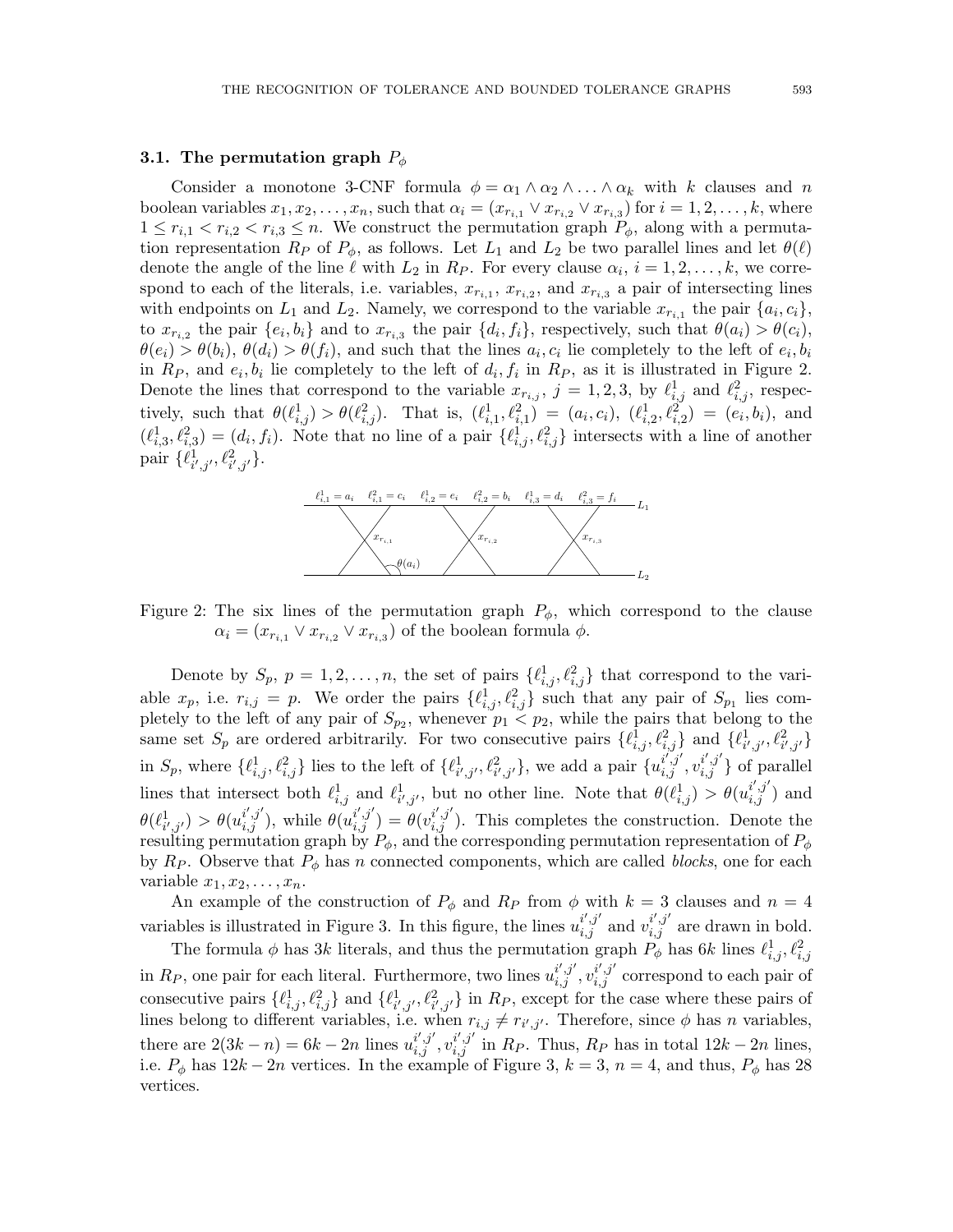

Figure 3: The permutation representation  $R_P$  of the permutation graph  $P_{\phi}$  for  $\phi = \alpha_1 \wedge$  $\alpha_2 \wedge \alpha_3 = (x_1 \vee x_2 \vee x_3) \wedge (x_2 \vee x_3 \vee x_4) \wedge (x_1 \vee x_2 \vee x_4).$ 

Let  $m = 6k - n$ , where  $2m$  is the number of vertices in  $P_{\phi}$ . We group the lines of  $R_P$ , i.e. the vertices of  $P_{\phi}$ , into pairs  $\{u_i^1, u_i^2\}_{i=1}^m$ , as follows. For every clause  $\alpha_i$ ,  $i = 1, 2, \ldots, k$ , we group the lines  $a_i, b_i, c_i, d_i, e_i, f_i$  into the three pairs  $\{a_i, b_i\}$ ,  $\{c_i, d_i\}$ , and  $\{e_i, f_i\}$ . The remaining lines are grouped naturally according to the construction; namely, every two lines  ${u_{i,j}^{i',j'}, v_{i,j}^{i',j'}}\$ constitute a pair.

**Lemma 3.1.** If the permutation graph  $P_{\phi}$  is acyclic with respect to  $\{u_i^1, u_i^2\}_{i=1}^m$  then the  $formula \phi$  is NAE-satisfiable.

The truth assignment  $(x_1, x_2, x_3, x_4) = (1, 1, 0, 0)$  is NAE-satisfying for the formula  $\phi$ of Figure 3. The acyclic permutation representation  $R_0$  of  $P_\phi$  with respect to  $\{u_i^1, u_i^2\}_{i=1}^m$ , which corresponds to this assignment, can be obtained from  $R_P$  by performing a horizontal axis flipping of the two blocks that correspond to the variables  $x_3$  and  $x_4$ , respectively.

## 3.2. The trapezoid graphs  $G_{\phi}$  and  $H_{\phi}$

Let  $\{u_i^1, u_i^2\}_{i=1}^m$  be the pairs of vertices in the permutation graph  $P_\phi$  and  $R_P$  be its permutation representation. We construct now from  $P_{\phi}$  the trapezoid graph  $G_{\phi}$  with m vertices  $\{u_1, u_2, \ldots, u_m\}$ , as follows. We replace in the permutation representation  $R_P$  for every  $i = 1, 2, ..., m$  the lines  $u_i^1$  and  $u_i^2$  by the trapezoid  $T_{u_i}$ , which has  $u_i^1$  and  $u_i^2$  as its left and right lines, respectively. Let  $R_G$  be the resulting trapezoid representation of  $G_{\phi}$ .

Finally, we construct from  $G_{\phi}$  the trapezoid graph  $H_{\phi}$  with 7m vertices, by adding to every trapezoid  $T_{u_i}$ ,  $i = 1, 2, \ldots, m$ , six parallelograms  $T_{u_{i,1}}, T_{u_{i,2}}, \ldots, T_{u_{i,6}}$  in the trapezoid representation  $R_G$ , as follows. Let  $\varepsilon$  be the smallest distance in  $R_G$  between two different endpoints on  $L_1$ , or on  $L_2$ . The right (resp. left) line of  $T_{u_{1,1}}$  lies to the right (resp. left) of  $u_1^1$ , and it is parallel to it at distance  $\frac{\varepsilon}{2}$ . The right (resp. left) line of  $T_{u_{1,2}}$  lies to the left of  $u_1^1$ , and it is parallel to it at distance  $\frac{\varepsilon}{4}$  (resp.  $\frac{3\varepsilon}{4}$ ). Moreover, the right (resp. left) line of  $T_{u_{1,3}}$  lies to the left of  $u_1^1$ , and it is parallel to it at distance  $\frac{3\varepsilon}{8}$  (resp.  $\frac{7\varepsilon}{8}$ ). Similarly, the left (resp. right) line of  $T_{u_{1,4}}$  lies to the left (resp. right) of  $u_1^2$ , and it is parallel to it at distance  $\frac{\varepsilon}{2}$ . The left (resp. right) line of  $T_{u_{1,5}}$  lies to the right of  $u_1^2$ , and it is parallel to it at distance  $\frac{\varepsilon}{4}$  (resp.  $\frac{3\varepsilon}{4}$ ). Finally, the right (resp. left) line of  $T_{u_{1,6}}$  lies to the right of  $u_1^2$ , and it is parallel to it at distance  $\frac{3\varepsilon}{8}$  (resp.  $\frac{7\varepsilon}{8}$ ), as illustrated in Figure 4.

After adding the parallelograms  $T_{u_{1,1}}, T_{u_{1,2}}, \ldots, T_{u_{1,6}}$  to a trapezoid  $T_{u_1}$ , we update the smallest distance  $\varepsilon$  between two different endpoints on  $L_1$ , or on  $L_2$  in the resulting representation, and we continue the construction iteratively for all  $i = 2, \ldots, m$ . Denote by  $H_{\phi}$ the resulting trapezoid graph with  $7m$  vertices, and by  $R_H$  the corresponding trapezoid representation. Note that in  $R_H$ , between the endpoints of the parallelograms  $T_{u_{i,1}}$ ,  $T_{u_{i,2}}$ ,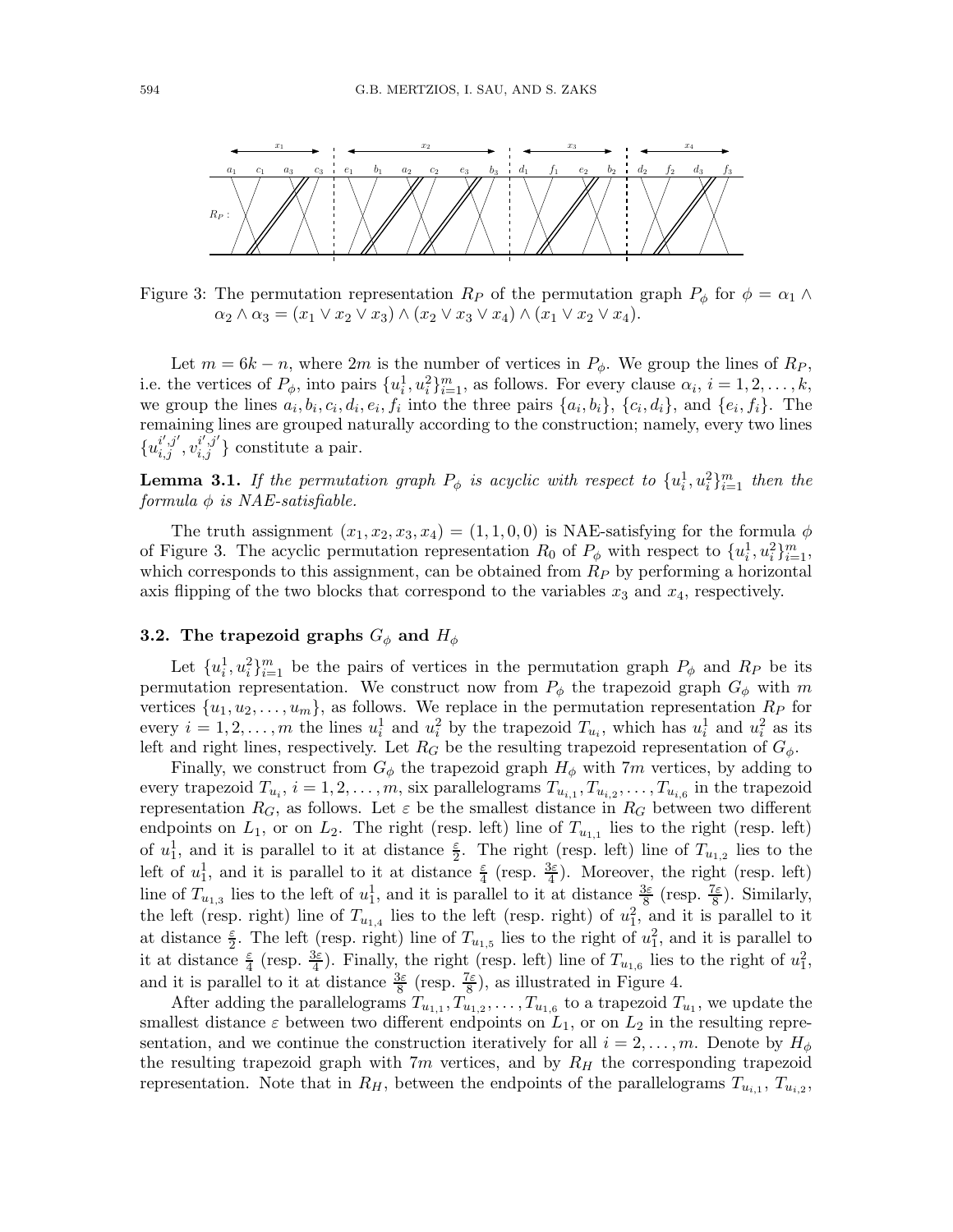

Figure 4: The addition of the six parallelograms  $T_{u_{i,1}}, T_{u_{i,2}}, \ldots, T_{u_{i,6}}$  to the trapezoid  $T_{u_i}$ ,  $i = 1, 2, \ldots, m$ , in the construction of the trapezoid graph  $H_{\phi}$  from  $G_{\phi}$ .

and  $T_{u_{i,3}}$  (resp.  $T_{u_{i,4}}, T_{u_{i,5}},$  and  $T_{u_{i,6}}$ ) on  $L_1$  and  $L_2$ , there are no other endpoints of  $H_{\phi}$ , except those of  $u_i^1$  (resp.  $u_i^2$ ), for every  $i = 1, 2, \ldots, m$ . Furthermore, note that  $R_H$  is standard with respect to  $u_i$ , for every  $i = 1, 2, \ldots, m$ .

**Theorem 3.2.** The formula  $\phi$  is NAE-satisfiable if and only if the trapezoid graph  $H_{\phi}$  is a bounded tolerance graph.

For the sufficiency part of the proof of Theorem 3.2, the algorithm Split-All plays a crucial role. Namely, given the parallelogram graph  $H_{\phi}$  (which is acyclic trapezoid by Lemma 2.3), we construct with this algorithm the acyclic permutation graph  $P_{\phi}$  and then a NAE-satisfying assignment of the formula  $\phi$ . Since monotone-NAE-3-SAT is NP-complete, the problem of recognizing bounded tolerance graphs is NP-hard by Theorem 3.2. Moreover, since this problem lies in NP [15], we summarize our results as follows.

**Theorem 3.3.** Given a graph  $G$ , it is NP-complete to decide whether it is a bounded tolerance graph.

## 4. The recognition of tolerance graphs

In this section we show that the reduction from the monotone-NAE-3-SAT problem to the problem of recognizing bounded tolerance graphs presented in Section 3, can be extended to the problem of recognizing general tolerance graphs. In particular, we prove that the constructed trapezoid graph  $H_{\phi}$  is a tolerance graph if and only if it is a bounded tolerance graph. Then, the main result of this section follows.

**Theorem 4.1.** Given a graph  $G$ , it is NP-complete to decide whether it is a tolerance graph. The problem remains NP-complete even if the given graph G is known to be a trapezoid graph.

# 5. Concluding remarks

In this article we proved that both tolerance and bounded tolerance graph recognition problems are NP-complete, by providing a reduction from the monotone-NAE-3-SAT problem, thus answering a longstanding open question. The recognition of unit and of proper tolerance graphs, as well as of any other subclass of tolerance graphs, except bounded tolerance and bipartite tolerance graphs [5], remain interesting open problems [14].